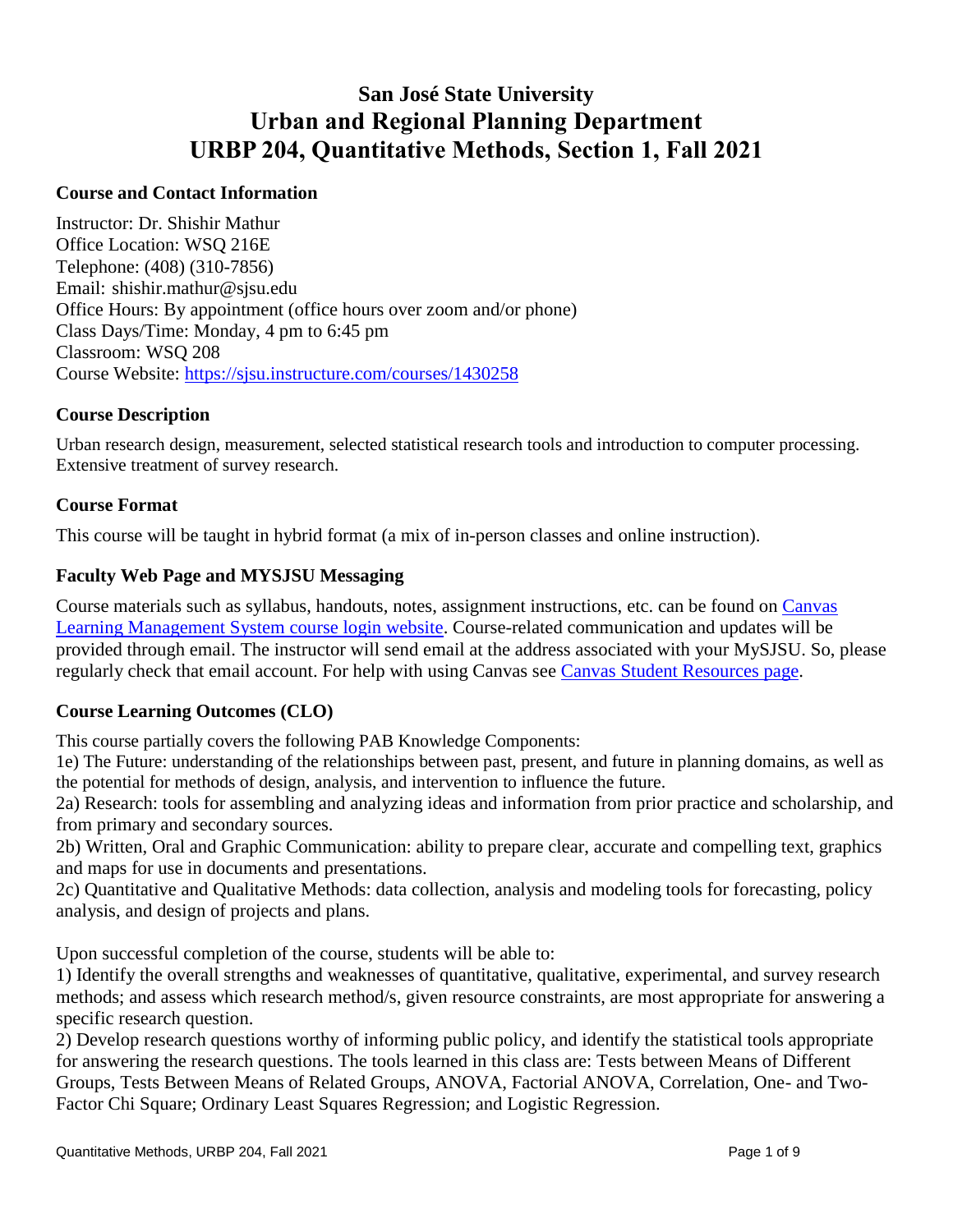3) Develop survey research questions that conform to conventional best practices in survey design.

4) Critically evaluate the strengths and weaknesses of various non-probability and probability based sampling techniques.

5) Present quantitative data and results in text and graphics.

6) Identify the policy implications of statistical test results.

## **Required Texts/Readings**

#### **Textbooks**

a) Babbie, Earl R. 2012. Practice of Social Research, 13th Edition. Belmont: Wadsworth. (ISBN: 9781133049791)

You may also buy/rent the  $10<sup>th</sup>$  edition of the book.

b) Salkind, Neil. 2017. *Statistics for People Who (Think They) Hate Statistics, 6th Edition*. Thousand Oaks: Sage. (ISBN: 978-1506333830). A paperback edition could be rented for about \$20.

You may also buy/rent the  $2^{nd}$ ,  $4^{th}$ , or  $5^{th}$  edition of the book. For some reason the  $3^{rd}$  edition is different. Do not use it. You do not need to buy the book that comes with SPSS CD.

#### **Recommended Readings**

There is one recommend textbook for this course.

 Agresti, Alan, and Barbara Finlay. 2008. *Statistical Methods for the Social Sciences, 4th edition*. New Jersey: Prentice Hall. (ISBN: 9780130272959). A paperback edition would cost approximately \$60. You may also use the 3<sup>rd</sup> edition of the book.

#### **Other technology requirements / equipment / material**

Personal computer, EXCEL and SPSS software, and good internet connection for work to be done outside the inperson class sessions and for the on-line class sessions.

## **Library Liaison**

Name: Peggy Cabrera. Email: [peggy.cabrera@sjsu.edu](mailto:peggy.cabrera@sjsu.edu) 

## **Course Requirements and Assignments**

Success in this course is based on the expectation that students will spend, for each unit of credit, a minimum of 45 hours over the length of the course (normally three hours per unit per week) for instruction, preparation/studying, or course related activities, including but not limited to internships, labs, and clinical practica. Other course structures will have equivalent workload expectations as described in the syllabus.

 able to revise and re-submit the take home six exercises and earn up to 75% of the lost points. Your grade for the course will be based on six take home exercises and two engagement unit activities. You will be

Due to the relatively large number of assignments in this class and the potential for re-submissions, this class has a tight grading schedule. As a result, late work will not be accepted, except with the instructor's prior permission.

Preparing profile of a San Jose neighborhood and comparing and contrasting your profile with your classmates' will constitute the 1-unit engagement unit. For this 1-unit engagement unit, the instructor will spend an additional 15 hours per semester on activities such as: designing the engagement unit activities and the related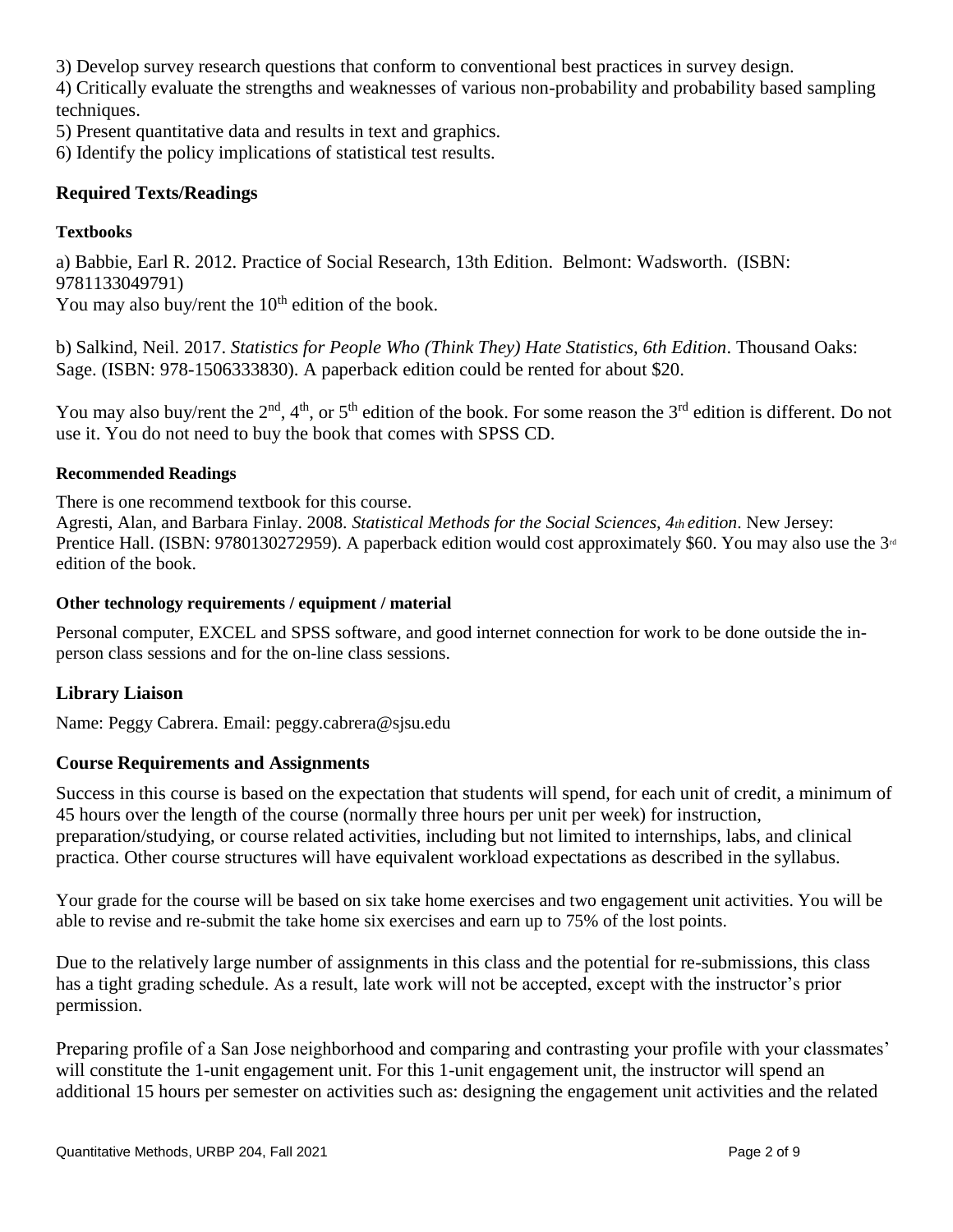assignments, coordinating with community partners to implement the activities, advising students outside of class on a weekly basis as needed, and grading the engagement unit activity assignments.

| <b>Assignments</b>                                                       | <b>Share of Course Grade</b> | <b>Course Learning</b><br><b>Objectives Covered</b> |
|--------------------------------------------------------------------------|------------------------------|-----------------------------------------------------|
| <b>Exercises</b>                                                         |                              |                                                     |
| 1) Exercise 1: Social research                                           | 10%                          |                                                     |
| 2) Exercise 2: Survey, experiments, field research                       | 10%                          | 3 & 4                                               |
| 3) Exercise 3: Inferential Statistics, Part 1                            | 10%                          | 2, 5 & 6                                            |
| 4) Exercise 4: Inferential Statistics, Part 2                            | 10%                          | 2, 5 & 6                                            |
| 5) Exercise 5: Logistic Regression                                       | 10%                          | 2, 5 & 6                                            |
| 6) Exercise 6: Ordinary Least Squares Regression                         | 25%                          | 2, 5 & 6                                            |
| <b>Engagement Unit: Quantitative Analysis of a San Jose Neighborhood</b> |                              |                                                     |
| Memo A: Engagement Unit, Part 1                                          | 15%                          | $\mathfrak{D}$                                      |
| Memo B: Engagement Unit, Part 2                                          | 10%                          | 2                                                   |

#### **Final Examination or Evaluation**

Submission of "Revised Exercise 6" and "Course Reflection" will constitute the culminating activities for this course.

## **Grading Information**

Grades for the course will be assigned based on your percentage of total points earned on all assignments according to the following distribution:

*A plus = 100 to 96 A = 95 to 93 points A minus = 92 to 90 points B plus = 89 to 87 points B = 86 to 84 points B minus = 83 to 81 points C plus = 80 to 78 points C = 77 to 73 points C minus = 72 to 70 points D plus = 69 to 67 points D = 66 to 63 points D minus = 62 to 60 points F = 59 points or lower* 

## **University Policies**

Per University Policy S16-9, relevant university policy concerning all courses, such as student responsibilities, academic integrity, accommodations, dropping and adding, consent for recording of class, etc. and available student services (e.g. learning assistance, counseling, and other resources) are listed on Syllabus Information web page (<https://www.sjsu.edu/curriculum/courses/syllabus-info.php>). Make sure to visit this page to review and be aware of these university policies and resources.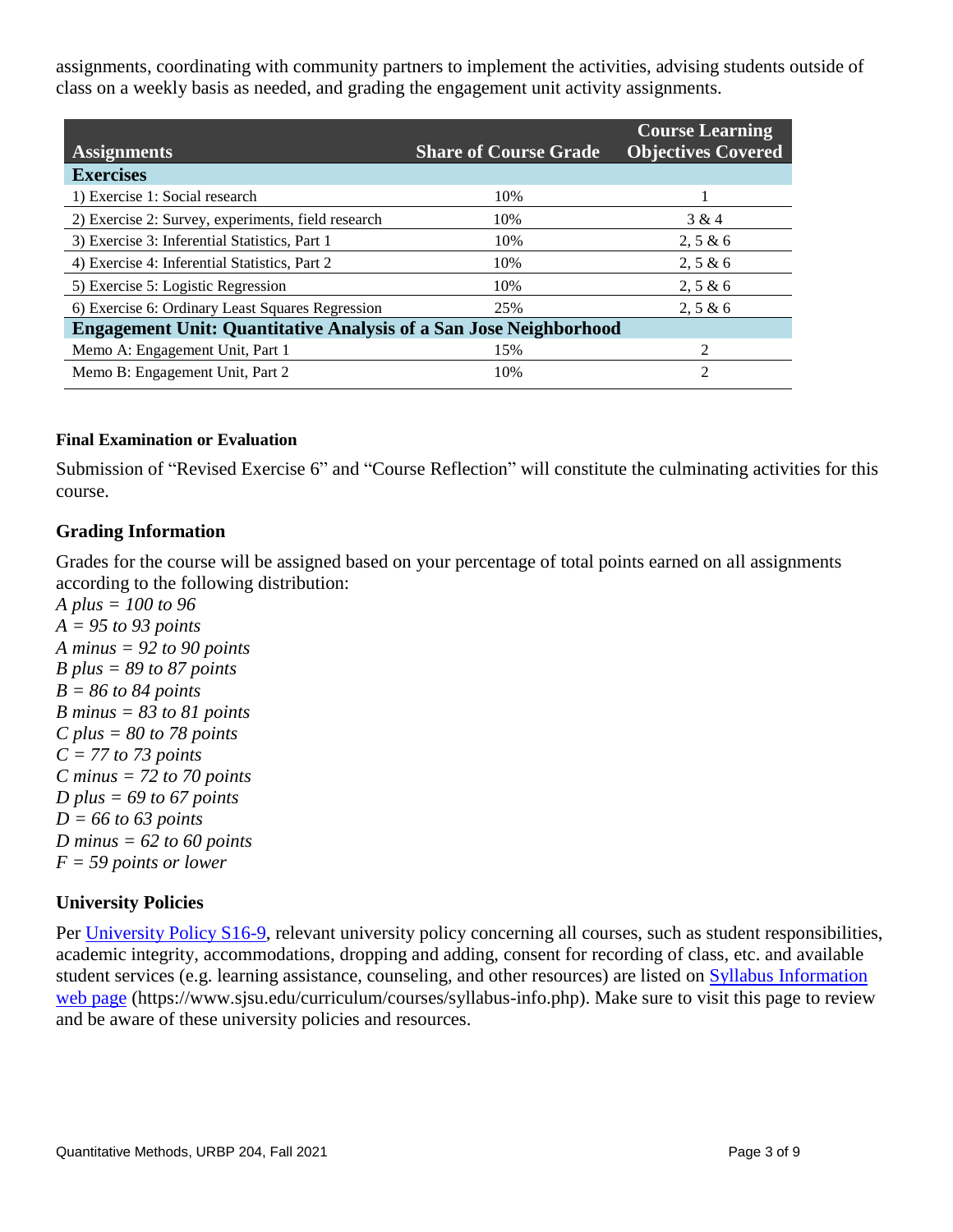# **URBP 204/Quantitative Methods, Fall 2021, Course Schedule**

(Subject to change with fair notice. Instructor will notify students of the changes in the class and by uploading a revised syllabus on the course webpage)

Please note: In the Course Schedule below, the chapter numbers for the Earl Babbie book are as per the 13<sup>th</sup> Edition. The Chapters numbers for the  $13<sup>th</sup>$  and the  $10<sup>th</sup>$  editions are provided at the end of the syllabus. If you buy a different edition, look for the corresponding chapter titles. Chapter numbers for the Salkind book are as per the 6<sup>th</sup> Edition. The Chapters numbers for the 6<sup>th</sup> and the  $2<sup>nd</sup>$  editions are provided at the end of the syllabus. If you buy a different edition, look for the corresponding chapter titles. Chapter numbers for the Agresti and Finlay book are as per the  $4<sup>th</sup>$  Edition. The Chapters numbers for the  $4<sup>th</sup>$  and the  $3<sup>rd</sup>$  editions are provided at the end of the syllabus. If you buy a different edition, look for the corresponding chapter titles.

## **Course Schedule**

**Week 1 (August 23)**  *Course Overview; Social Research*  Required reading: Babbie, Ch. 2, 3 and 5

**Week 2 (August 30)**  *Social Research continued; Census Overview* 

*Exercise 1 Introduced* 

## **Week 3 (September 6)—Labor Day—NO CLASS!**

#### **Week 4 (September 13)**

*Descriptive Statistics; Normal Distribution; Hypothesis Testing; T-statistics*  Required reading: Salkind Ch. 2, 3, 7, 8 and 9

*Exercise 1 Due* (email at [shishir.mathur@sjsu.edu](mailto:shishir.mathur@sjsu.edu) with the subject line: "first name, last name, 204: Ex 1")

#### **Week 5 (September 20)**

*Normal Distribution; Hypothesis Testing; T-statistics continued; Survey Researc*h Required reading: Babbie Ch. 9

*Exercise 1 Graded* 

#### **Week 6 (September 27)**

*Survey Research (continued)*; *Activities for Engagement Unit Activities (neighborhood profile and survey data)* 

*Revised Exercise 1 Due* (email at [shishir.mathur@sjsu.edu](mailto:shishir.mathur@sjsu.edu) with the subject line: "first name, last name, 204: Rev Ex 1") *Neighborhood Profile Memo "A" and "B" Introduced* 

#### **Week 7 (October 4)**

*Experiments and Qualitative Field Research*  Required reading: Babbie Ch. 8 and 10

*Exercise 2 Introduced Revised Exercise 1 Graded*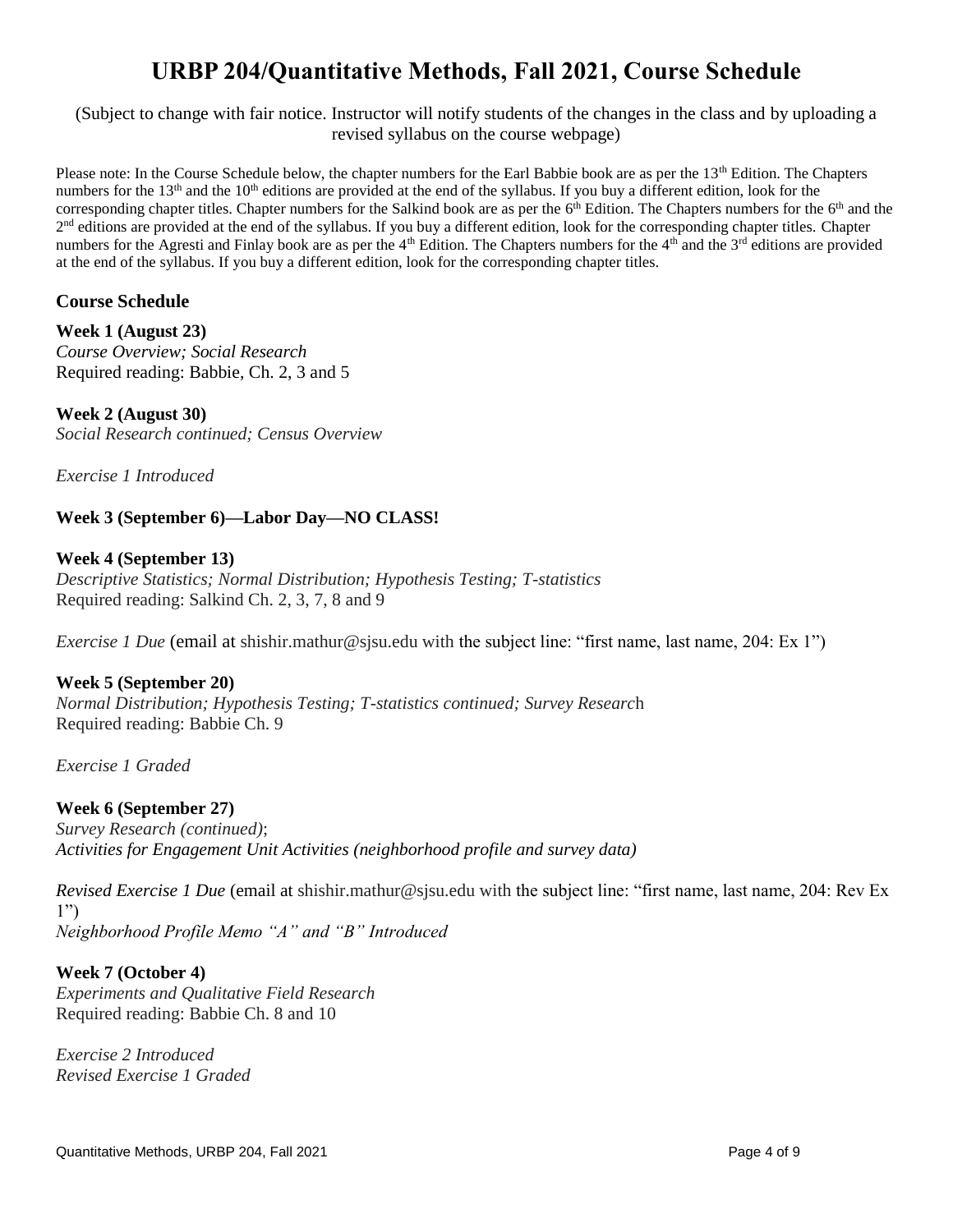#### **Week 8 (October 11)**

*Tests between Means of Different Groups; Tests Between Means of Related Groups; ANOVA*  Required reading: Salkind, Ch. 11, 12 and 13

*Memo A Due* (email at [shishir.mathur@sjsu.edu](mailto:shishir.mathur@sjsu.edu) with the subject line: "first name, last name, 204: Memo A"; instructor will distribute your Memo A to classmates for preparing Memo B)

## **Week 9 (October 18)**

*Tests between Means of Different Groups; Tests Between Means of Related Groups; ANOVA (continued); Factorial ANOVA; Chi-squared tests; Correlation*  Required reading: Salkind, Ch. 14, 15 and 17

*Research Questions Discussion Exercise 3 Introduced Neighborhood Profile Memo "A" Graded Exercise 2 Due* (email at [shishir.mathur@sjsu.edu](mailto:shishir.mathur@sjsu.edu) with the subject line: "first name, last name, 204: Ex 2")

#### **Week 10 (October 25)**

*Factorial ANOVA; Chi-squared tests; Correlation (continued); Logistic Regression*  Recommended Reading: Agresti and Finlay Ch. 15

*Research Questions Discussion Exercise 4 Introduced Exercise 2 Graded Memo B Due* (email at [shishir.mathur@sjsu.edu](mailto:shishir.mathur@sjsu.edu) with the subject line: "first name, last name, 204: Memo B")

## **Week 11 (November 1)**

*Logistic Regression (continued)* 

*Exercise 5 Introduced* 

*Revised Exercise 2 Due* (email at [shishir.mathur@sjsu.edu](mailto:shishir.mathur@sjsu.edu) with the subject line: "first name, last name, 204: Rev Ex 2") *Exercise 3 Due* (email at [shishir.mathur@sjsu.edu](mailto:shishir.mathur@sjsu.edu) with the subject line: "first name, last name, 204: Ex 3")

#### **Week 12 (November 8)**

*Ordinary Least Squares Regression (OLS); Lab-time for Exercise 5*  Recommended Reading: Agresti and Finlay Ch. 9, 10, 11 and 14

*Revised Exercise 2 Graded Exercise 3 Graded Exercise 4 Due* (email at [shishir.mathur@sjsu.edu](mailto:shishir.mathur@sjsu.edu) with the subject line: "first name, last name, 204: Ex 4")

## **Week 13 (November 15)**

*OLS (continued)* 

*Exercise 4 Graded* 

*Revised Exercise 3 Due* (email at [shishir.mathur@sjsu.edu](mailto:shishir.mathur@sjsu.edu) with the subject line: "first name, last name, 204: Rev Ex 3") *Exercise 5 Due* (email at [shishir.mathur@sjsu.edu](mailto:shishir.mathur@sjsu.edu) with the subject line: "first name, last name, 204: Ex 5")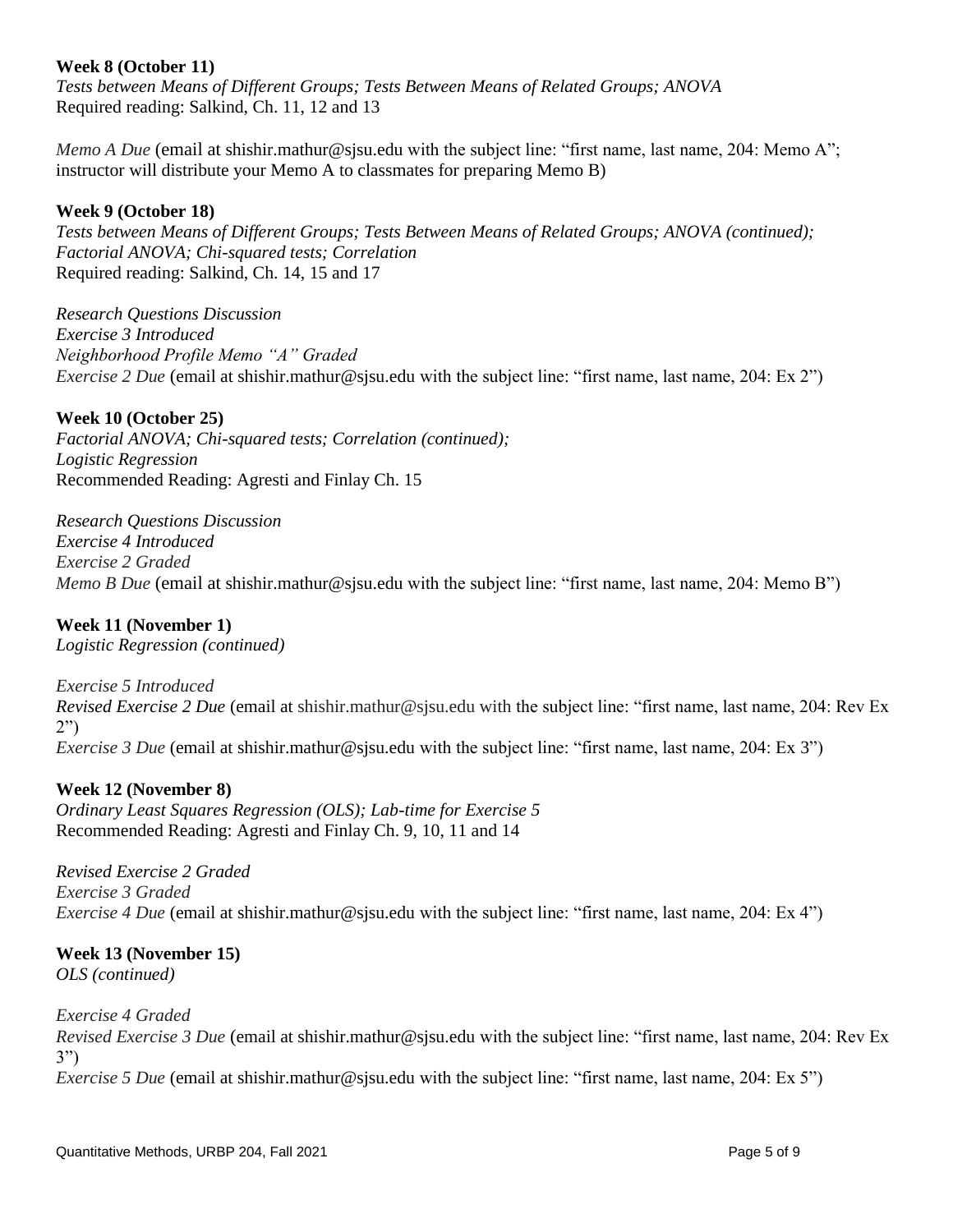## **Week 14 (November 22)**

*OLS (continued)* 

*Exercise 6 Introduced Revised Exercise 3 Graded Exercise 5 Graded Revised Exercise 4 Due* (email at [shishir.mathur@sjsu.edu](mailto:shishir.mathur@sjsu.edu) with the subject line: "first name, last name, 204: Rev Ex 4")

**Week 15 (November 29)**  *Research Design; Lab-time for Exercise 6*  Required Reading: Babbie, Ch. 4 and 6

*Revised Exercise 4 Graded Revised Exercise 5 Due* (email at [shishir.mathur@sjsu.edu](mailto:shishir.mathur@sjsu.edu) with the subject line: "first name, last name, 204: Rev Ex 5") *Exercise 6 Due December 3* (email at [shishir.mathur@sjsu.edu](mailto:shishir.mathur@sjsu.edu) with the subject line: "first name, last name, 204: Ex 6")

**Week 16 (December 6)**  *Lab-time for Exercise 6* 

*Revised Exercise 5 Graded Exercise 6 Graded* 

#### **Week 17 (December 8): Final Exams Week**

Please note that since this is Final Exam Week, the class meets on Wednesday, December 8 from 2:45 pm to 5 pm *Course Reflection; Questions on Revised Exercise 6* 

*Revised Exercise 6 Due December 13* (email at [shishir.mathur@sjsu.edu](mailto:shishir.mathur@sjsu.edu) with the subject line: "first name, last name, 204: Rev Ex 6")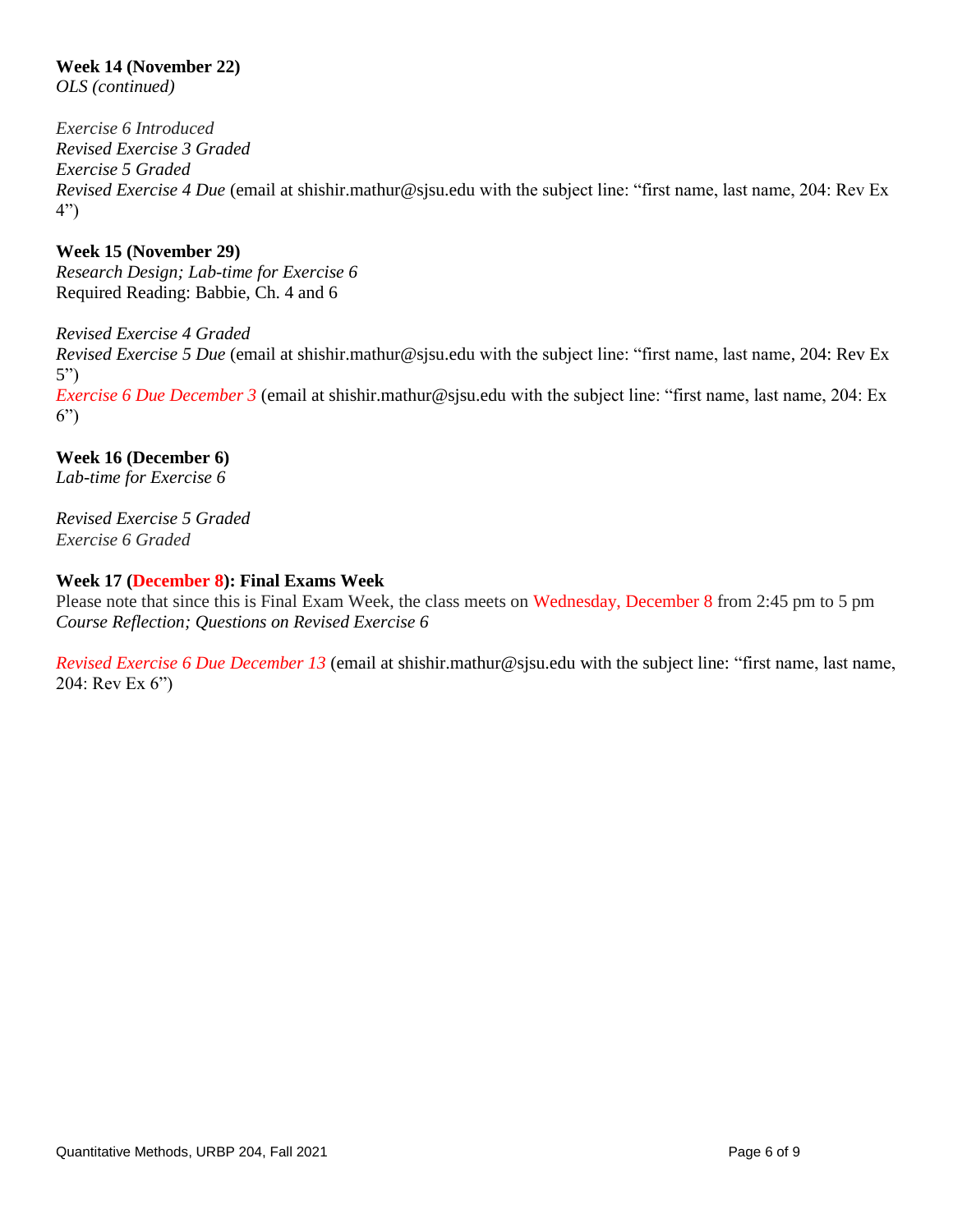## **Appendix**

#### **Chapter Titles: Babbie 13th edition**

- Ch. 1: Human Inquiry and Science
- Ch 2: Paradigms, Theory and Social Research
- Ch 3: The Ethics and Politics of Social Research
- Ch 4: Research Design
- Ch 5: Conceptualization, Operationalization, and Measurement
- Ch 6: Indexes, Scales, and Typologies
- Ch 7: The Logic of Sampling
- Ch 8: Experiments
- Ch 9: Survey Research
- Ch 10: Qualitative Field Research
- Ch 11: Unobtrusive Research
- Ch 12: Evaluation Research
- Ch 13: Qualitative Data Analysis
- Ch 14: Quantitative Data Analysis
- Ch 15: The Logic of Multivariate Analysis
- Ch 16: Statistical Analyses
- Ch 17: Reading and Writing Social Research

#### **Chapter Titles: Babbie 10th edition**

- Ch.1: Human Inquiry and Science
- Ch 2: Paradigms, Theory and Social Research
- Ch 3: The Ethics and Politics of Social Research
- Ch 4: Research Design
- Ch 5: Conceptualization, Operationalization, and Measurement
- Ch 6: Indexes, Scales, and Typologies
- Ch 7: The Logic of Sampling
- Ch 8: Experiments
- Ch 9: Survey Research
- Ch 10: Qualitative Field Research
- Ch 11: Unobtrusive Research
- Ch 12: Evaluation Research
- Ch 13: Qualitative Data Analysis
- Ch 14: Quantitative Data Analysis
- Ch 15: The Elaboration Model
- Ch 16: Social Statistics
- Ch 17: Reading and Writing Social Research

## **Chapter Titles: Salkind 6<sup>th</sup> edition**

- Ch 1. Statistics or Sadistics? It's Up to You
- Ch 2. Means to an End: Computing and Understanding Averages
- Ch 3. Vive la Diff,rence: Understanding Variability
- Ch 4. A Picture Really Is Worth a Thousand Words
- Ch 5. Ice Cream and Crime: Computing Correlation Coefficients
- Ch 6. Just the Truth: An Introduction Understanding Reliability and Validity
- Ch 7. Hypotheticals and You: Testing Your Questions
- Ch 8. Are Your Curves Normal? Probability and Why It Counts
- Ch 9. Significantly Significant: What It Means for You and Me
- Ch 10. Only the Lonely: The One-Sample Z Test
- Ch 11. t(ea) for Two: Tests Between the Means of Different Groups
- Ch 12. t(ea) for Two (Again): Tests Between the Means of Related Groups
- Ch 13. Two Groups Too Many? Try Analysis of Variance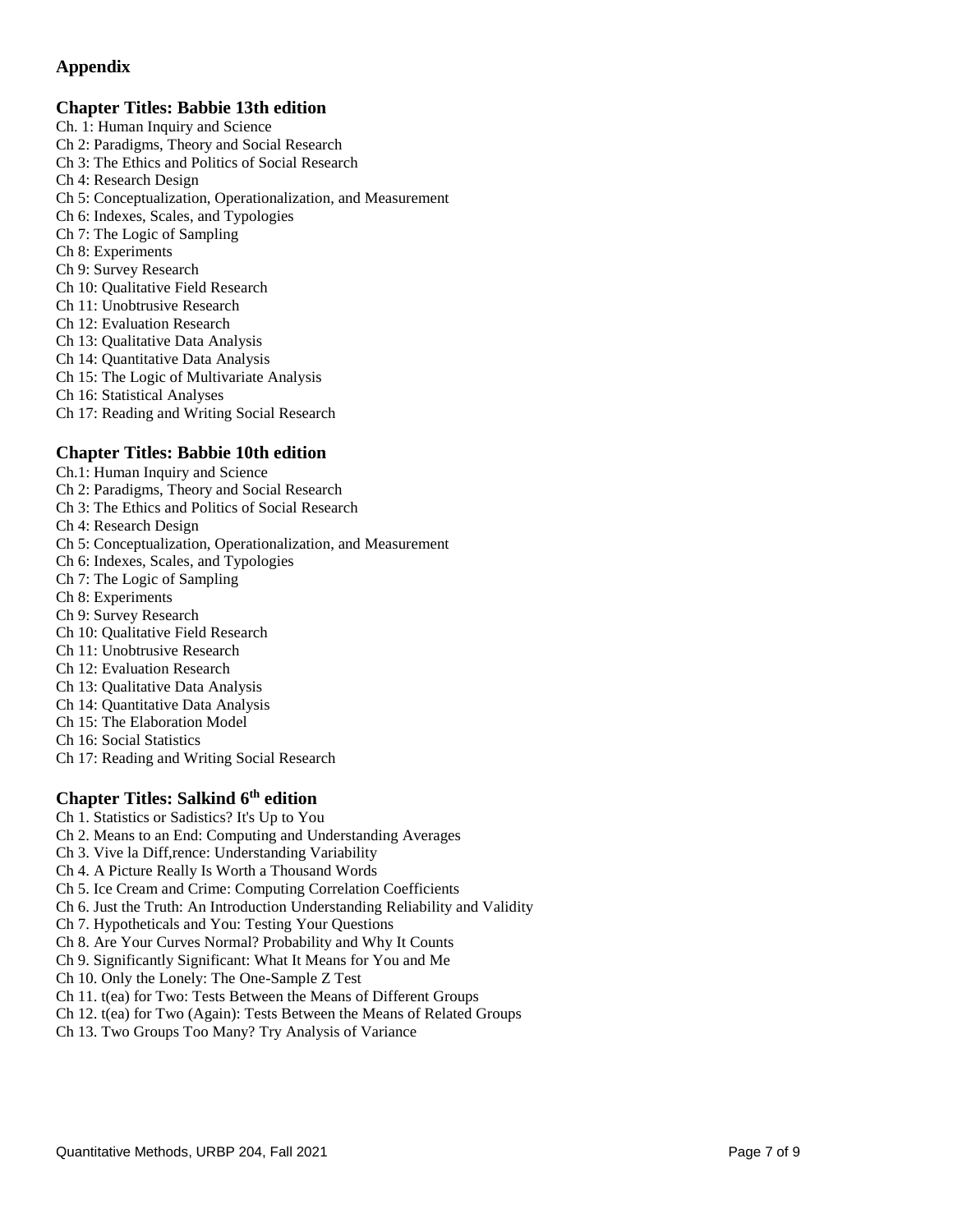- Ch 14. Two Too Many Factors: Factorial Analysis of Variance—A Brief Intriduction
- Ch 15. Cousins or Just Good Friends? Testing Relationships Using the Correlation Coefficient
- Ch 16. Predicting Who'll Win the Super Bowl: Using Linear Regression
- Ch 17. What to Do When You're Not Normal: Chi-Square and Some Other Nonparametric Tests
- Ch 18. Some Other (Important) Statistical Procedures You Should Know About
- Ch 19. Data Mining: An Introduction to Getting the Most Out of Your BIG Data
- Ch. 20. A Statistical Software Sampler
- Ch 21. The Ten (or More) Best (and Most Fun) Internet Sites for Statistics Stuff
- Ch 22. The Ten Commandments of Data Collection

#### **Chapter Titles: Salkind 2nd edition**

- Ch 1. Statistics or Sadistics? It's Up to You Part II
- Ch 2. Means to an End: Computing and Understanding Averages
- Ch 3. Vive la Diff,rence: Understanding Variability
- Ch 4. A Picture Really Is Worth a Thousand Words
- Ch 5. Ice Cream and Crime: Computing Correlation Coefficients Part III
- Ch 6. Hypotheticals and You: Testing Your Questions
- Ch 7. Are Your Curves Normal? Probability and Why It Counts Part IV
- Ch 8. Significantly Significant: What It Means for You and Me
- Ch 9. t(ea) for Two: Tests Between the Means of Different Groups
- Ch 10. t(ea) for Two (Again): Tests Between the Means of Related Groups
- Ch 11. Two Groups Too Many? Try Analysis of Variance
- Ch 12. Two Too Many Factors: Factorial Analysis of Variance
- Ch 13. Cousins or Just Good Friends? Testing Relationships Using the Correlation Coefficient
- Ch 14. Predicting Who'll Win the Super Bowl: Using Linear Regression
- Ch 15. What to Do When You're Not Normal: Chi-Square and Some Other Nonparametric Tests
- Ch 16. Just the Truth: An Introduction Understanding Reliability and Validity
- Ch 17. Some Other (Important) Statistical Procedures You Should Know About
- Ch 18. A Statistical Software Sampler Part V
- Ch 19. The Ten Best Internet Sites for Statistics Stuff
- Ch 20. The Ten Commandments of Data Collection

#### **Chapter Titles: Agresti and Finlay 4th edition**

- Ch 1. Introduction
- Ch 2. Sampling and Measurement
- Ch 3. Descriptive statistics
- Ch 4. Probability Distributions
- Ch 5. Statistical inference: estimation
- Ch 6. Statistical Inference: Significance Tests
- Ch 7. Comparison of Two Groups
- Ch 8. Analyzing Association between Categorical Variables
- Ch 9. Linear Regression and Correlation
- Ch 10. Introduction to multivariate Relationships
- Ch 11. Multiple Regression and Correlation
- Ch 12. Comparing groups: Analysis of Variance (ANOVA) methods
- Ch 13. Combining regression and ANOVA: Quantitative and Categorical Predictors
- Ch 14. Model Building with Multiple Regression
- Ch 15. Logistic Regression: Modeling Categorical Responses
- Ch 16. Introduction to Advanced Topics

#### **Chapter Titles: Agresti and Finlay 3rd edition**

- Ch 1. Introduction
- Ch 2. Sampling and Measurement
- Ch 3. Descriptive statistics
- Ch 4. Probability Distributions
- Ch 5. Statistical inference: estimation
- Ch 6. Statistical Inference: Significance Tests
- Ch 7. Comparison of Two Groups